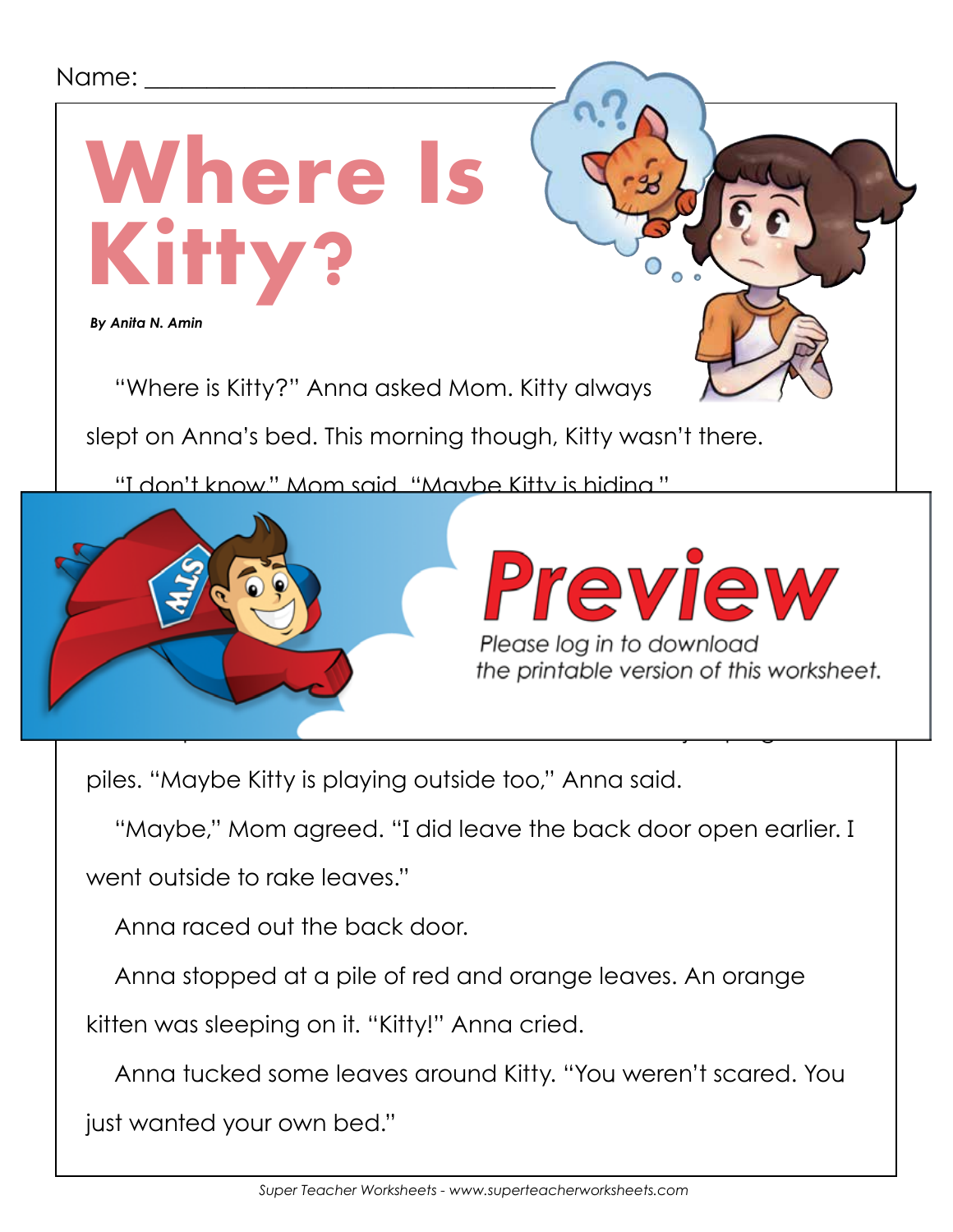

*Super Teacher Worksheets - www.superteacherworksheets.com*